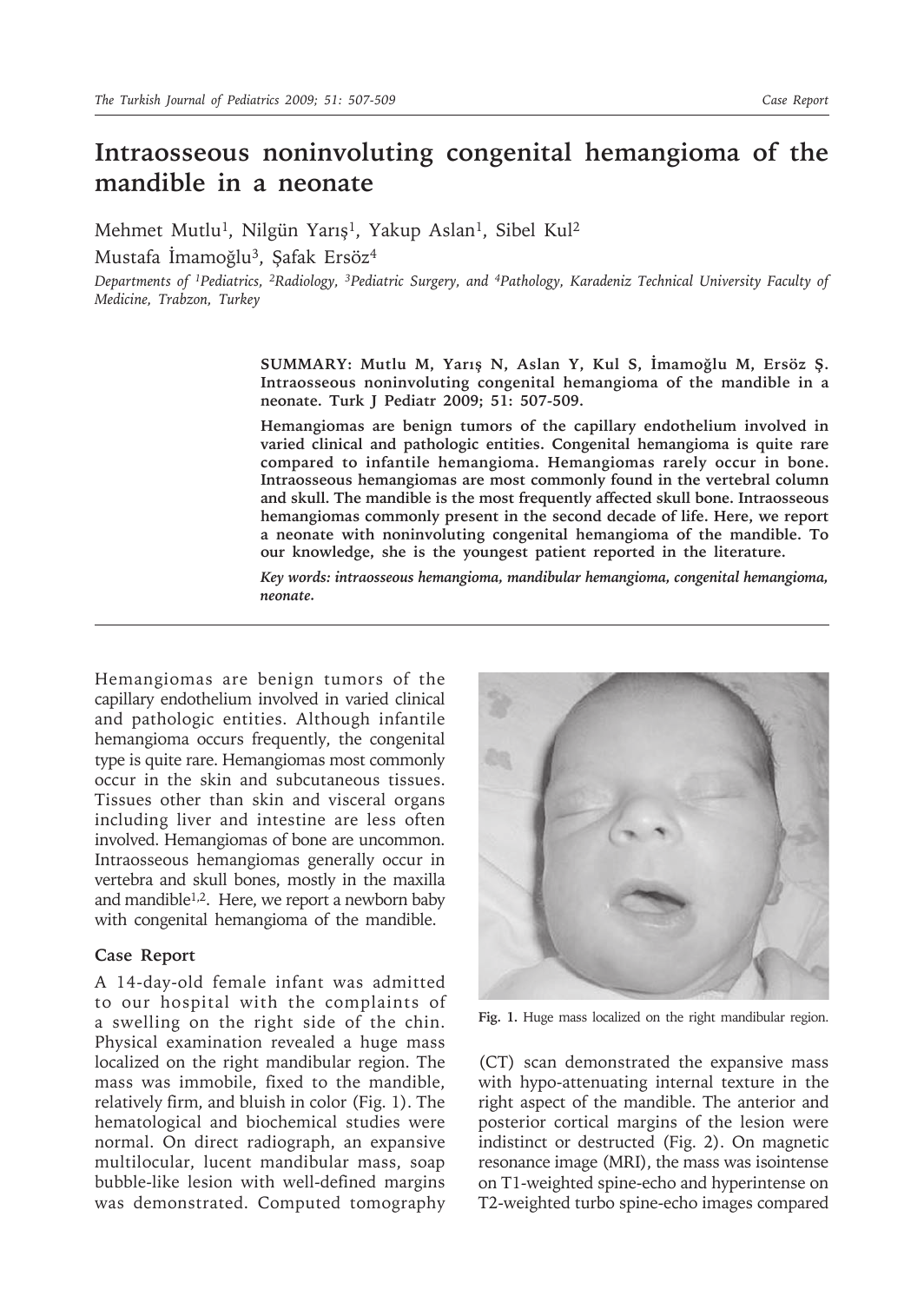

**Fig. 2.** CT scan demonstrated the expansile mass lesion with hypoattenuating internal texture in the right aspect of the mandible. The anterior and posterior cortical margins of the lesion were indistinct or destructed.

with muscle and enhanced dramatically after contrast administration (Fig. 3). The lesion extended through the perimandibular soft tissue and oral cavity. A biopsy from the mass was performed. The histopathological examination revealed a tumor constituted by capillary-sized vessels that were in lobular form separated by fibrous septa. There was no cytological



**Fig. 3.** On MRI, the mass lesion was iso-hypointense on T1-weighted images compared with muscle and enhanced dramatically after contrast administration. The lesion extended to the perimandibular soft tissue and oral cavity.

## 508 *Mutlu M, et al The Turkish Journal of Pediatrics • September - October 2009*

atypia and/or mitotic figures (Fig. 4). It was diagnosed as capillary hemangioma of the mandible. Presence of the fibrous septa indicated congenital type. Systemic steroid treatment (prednisolone 2 mg/kg/day, peroral [p.o.]) was initiated. Since no response was observed, steroid therapy was cancelled at the end of two weeks. At the end of the one-year follow-up, the tumoral mass remained stable.



**Fig. 4.** Lesion comprising capillaries lined by endothelial cells, which are separated into lobules by fibrous stroma (hematoxylin & eosin, x100).

#### **Discussion**

Benign vascular tumors of infancy represent a number of distinct entities with diverse clinical and histopathologic features. They are classified as infantile hemangiomas, congenital hemangiomas, tufted angiomas and kaposiform hemangioendotheliomas (KHE)<sup>3-5</sup>. Infantile hemangioma is the most common type that usually develops in infants within their first few months. It enlarges rapidly until 9 to 12 months of age and then begins to involute. Approximately 50% of cases involute by the age of 5 years and 90% by the age of 9 years. Congenital hemangioma is quite rare compared to infantile hemangioma. Congenital hemangioma has two forms: rapidly involuting (RICH) and noninvoluting (NICH) type. Both have similarities in appearance, location and size. The fully developed lesion is present at birth. The noninvoluting form does not regress, while RICH involutes within six months<sup>5,6</sup>.

Histopathologically, hemangiomas are a benign proliferation of endothelial cells forming capillaries. In infantile hemangiomas, tumor tissue is separated into lobules with normal